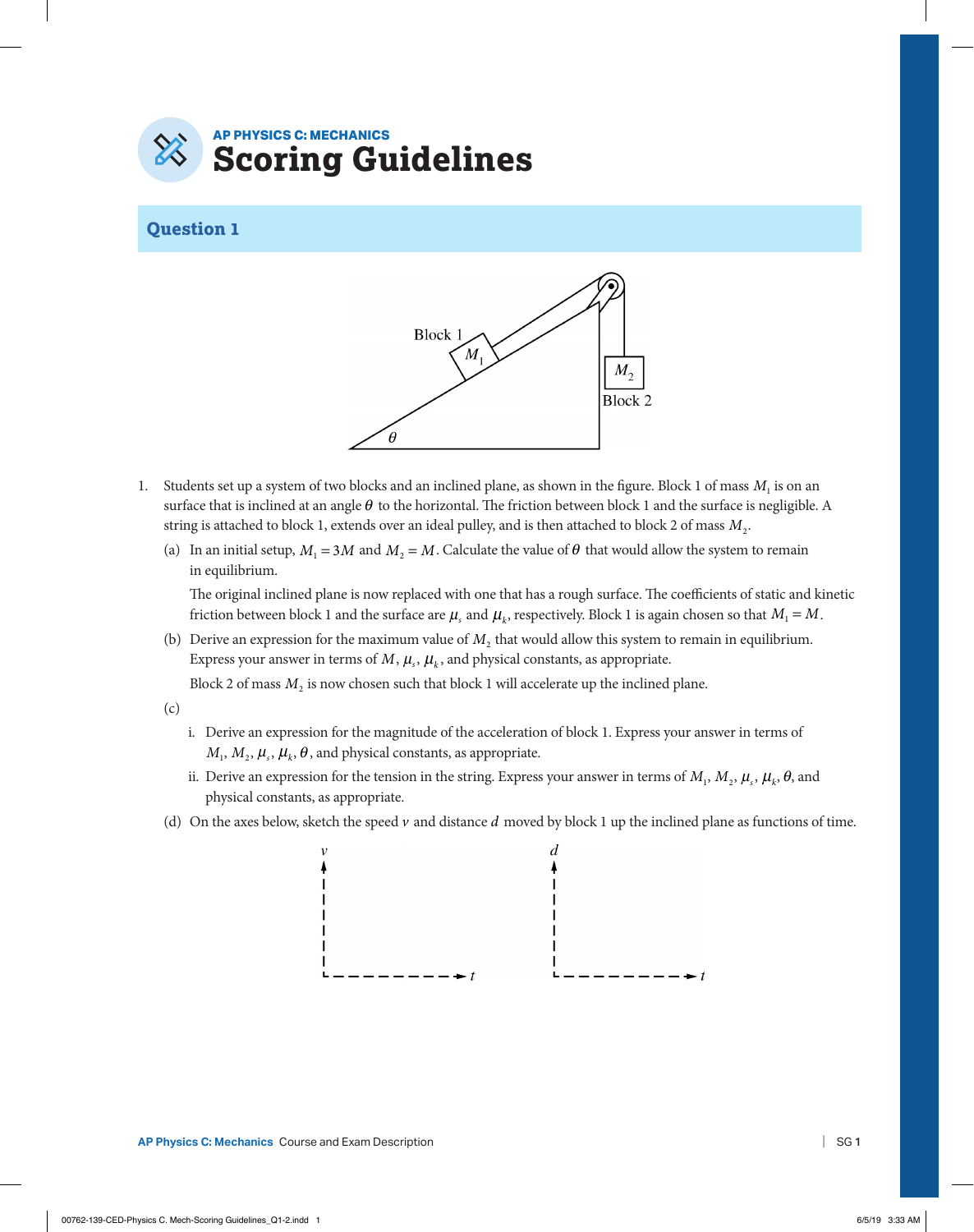- (e) During the experiments, students collect data that shows the acceleration of the blocks actually increases while the blocks are in motion.
	- i. On this axis below, sketch the speed  $v$  of block  $1$  as a function of  $t.$



ii. Explain why the experiment may have produced an increasing acceleration instead of the predicted constant acceleration.

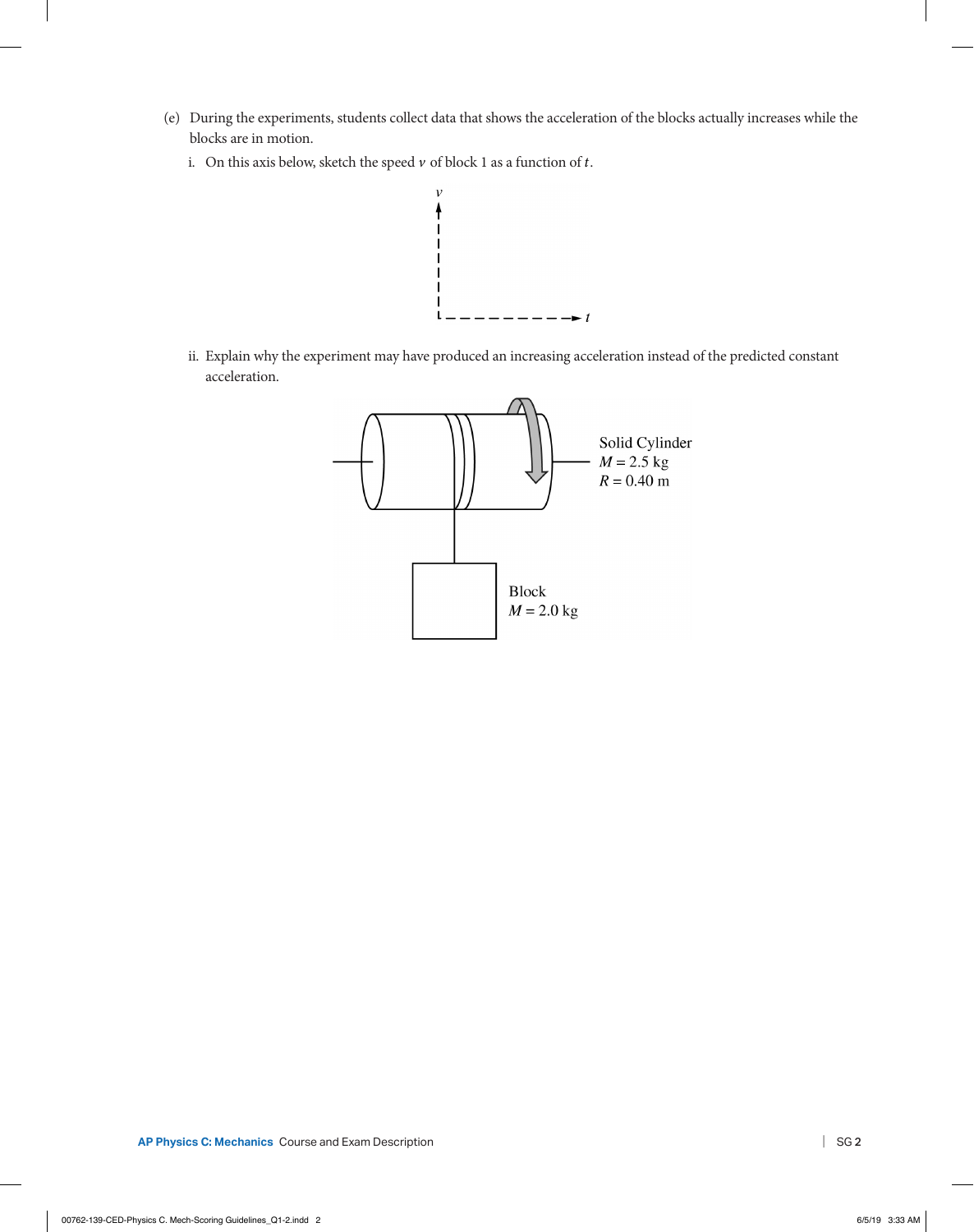|     | <b>Scoring Guidelines for Question 1</b>                                                                                                                                                                                                                                                                      | 15 points      |
|-----|---------------------------------------------------------------------------------------------------------------------------------------------------------------------------------------------------------------------------------------------------------------------------------------------------------------|----------------|
|     | Learning Objectives: CHA-1.C<br><b>INT-1.B.a</b><br><b>INT-1.C.e</b><br><b>INT-3.A.c</b><br><b>INT-3.B</b>                                                                                                                                                                                                    |                |
| (a) | Calculate the value of $\theta$ that would allow the system to remain in equilibrium.<br>One point for a correct equation using Newton's second law on the two-block system in equilibrium.<br>$\sum F = M_1 g \sin \theta - M_2 g = (M_1 + M_2) a = 0$                                                       | 1 point<br>5.A |
|     | One point for a correct substitution into the above equation.<br>$3Mg\sin\theta - Mg = 0$<br>$\theta = \sin^{-1}(\frac{1}{3}) = 19.5^{\circ}$                                                                                                                                                                 | 1 point<br>6.B |
|     | <b>Total for Part (a)</b>                                                                                                                                                                                                                                                                                     | 2 points       |
| (b) | Derive an expression for the maximum value of $M_2$ that would allow this system to remain in equilibrium.<br>One point for a correct equation using Newton's second law on the two-block system in equilibrium.<br>$\sum F = M_2 g - M_1 g \sin \theta - f = (M_1 + M_2) a = 0$                              | 1 point<br>5.A |
|     | One point for a correct substitution for friction into the above equation.<br>$M_2 g = Mg \sin\theta + \mu_s F_N$                                                                                                                                                                                             | 1 point<br>5.D |
|     | One point for a correct substitution for the normal force into the above equation.<br>$M_2 g = Mg \sin\theta + \mu_S Mg \cos\theta$<br>$M_2 = M(\sin\theta + \mu_S \cos\theta)$                                                                                                                               | 1 point<br>5.D |
|     | <b>Total for Part (b)</b>                                                                                                                                                                                                                                                                                     | 3 points       |
| (c) | i. Derive an expression for the magnitude of the acceleration of block 1.<br>One point for a correct substitution for friction into an equation using Newton's second law<br>on the two-block system.<br>$\sum F = M_2 g - M_1 g \sin \theta - f = (M_1 + M_2) a$                                             | 1 point<br>5.A |
|     | $M_2 g - M_1 g \sin \theta - \mu_k F_N = (M_1 + M_2) a$                                                                                                                                                                                                                                                       |                |
|     | One point for a correct substitution for the normal force into the above equation.<br>$M_2g - M_1g \sin\theta - \mu_k M_1g \cos\theta = (M_1 + M_2)a$<br>$a = \frac{M_2 - M_1(\sin\theta - \mu_k \cos\theta)}{(M_1 + M_2)}g$                                                                                  | 1 point<br>5.D |
|     | ii. Derive an expression for the tension in the string.<br>One point for a correct expression of Newton's second law for block 2.<br>$\sum F = M_2 g - T = M_2 a$                                                                                                                                             | 1 point<br>5.A |
|     | One point for substituting the answer from part (c)(i) for the acceleration into the above equation.<br>$T = M_2(g-a)$<br>$T = M_2 \left( g - \frac{M_2 - M_1(\sin\theta - \mu_k \cos\theta)}{(M_1 + M_2)} g \right) = M_2 g \left( 1 - \frac{M_2 - M_1(\sin\theta - \mu_k \cos\theta)}{(M_1 + M_2)} \right)$ | 1 point<br>5.D |
|     | <b>Total for Part (c)</b>                                                                                                                                                                                                                                                                                     | 4 points       |

**AP Physics C: Mechanics** Course and Exam Description |

 $\overline{\phantom{a}}$ 

 $\overline{\phantom{a}}$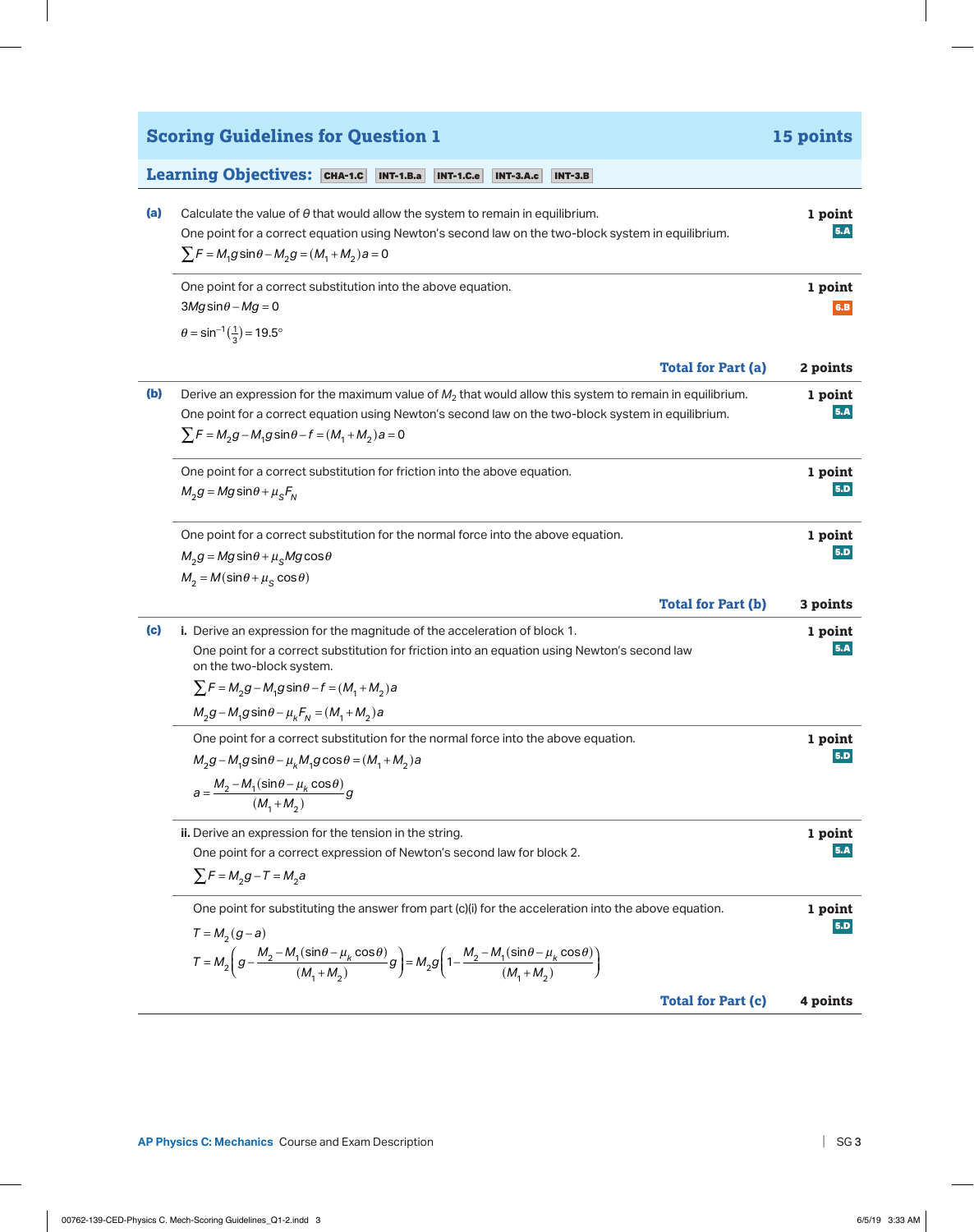



|     | One point for a straight line with a positive slope for the v-t graph.                                                                                                                                                                                                         | 1 point<br>3.C |
|-----|--------------------------------------------------------------------------------------------------------------------------------------------------------------------------------------------------------------------------------------------------------------------------------|----------------|
|     | One point for a concave up curve for the d-t graph.                                                                                                                                                                                                                            | 1 point<br>3.C |
|     | <b>Total for Part (d)</b>                                                                                                                                                                                                                                                      | 3 points       |
| (e) | i. On this axis provided, sketch the speed $v$ of block 1 as a function of $t$ .                                                                                                                                                                                               | 1 point        |
|     | One point for a concave up curve for the v-t graph.                                                                                                                                                                                                                            |                |
|     | $\mathcal V$                                                                                                                                                                                                                                                                   |                |
|     | ii. Explain why the experiment may have produced an increasing acceleration instead of the predicted<br>constant acceleration.                                                                                                                                                 | 1 point<br>7.A |
|     | One point for providing evidence to support the claim (The incline is smoother).                                                                                                                                                                                               |                |
|     | Example of acceptable evidence:                                                                                                                                                                                                                                                |                |
|     | The block's acceleration increases.                                                                                                                                                                                                                                            |                |
|     | The net force on the block increases.                                                                                                                                                                                                                                          |                |
|     | Greater friction indicates a rougher surface; less friction indicates a smoother surface.<br>۰                                                                                                                                                                                 |                |
|     | One point for correct reasoning.                                                                                                                                                                                                                                               | 1 point        |
|     | Example of acceptable reasoning:                                                                                                                                                                                                                                               | 7.D            |
|     | The increase in the block's acceleration would indicate a smaller resistive force; thus, friction would<br>be less which would be indicative of a smoother surface.                                                                                                            |                |
|     | Example of acceptable explanation (claim, evidence, and reasoning):                                                                                                                                                                                                            |                |
|     | The block's acceleration would increase if the top part of the incline is smoother than the bottom<br>part. A smoother surface would result in a decrease in friction and an increase in the net force<br>exerted on the block; thus, the block's acceleration would increase. |                |
|     | Total for part (e)                                                                                                                                                                                                                                                             | 3 points       |
|     | <b>Total for Question 1</b>                                                                                                                                                                                                                                                    | 15 points      |

**1 point** 3.C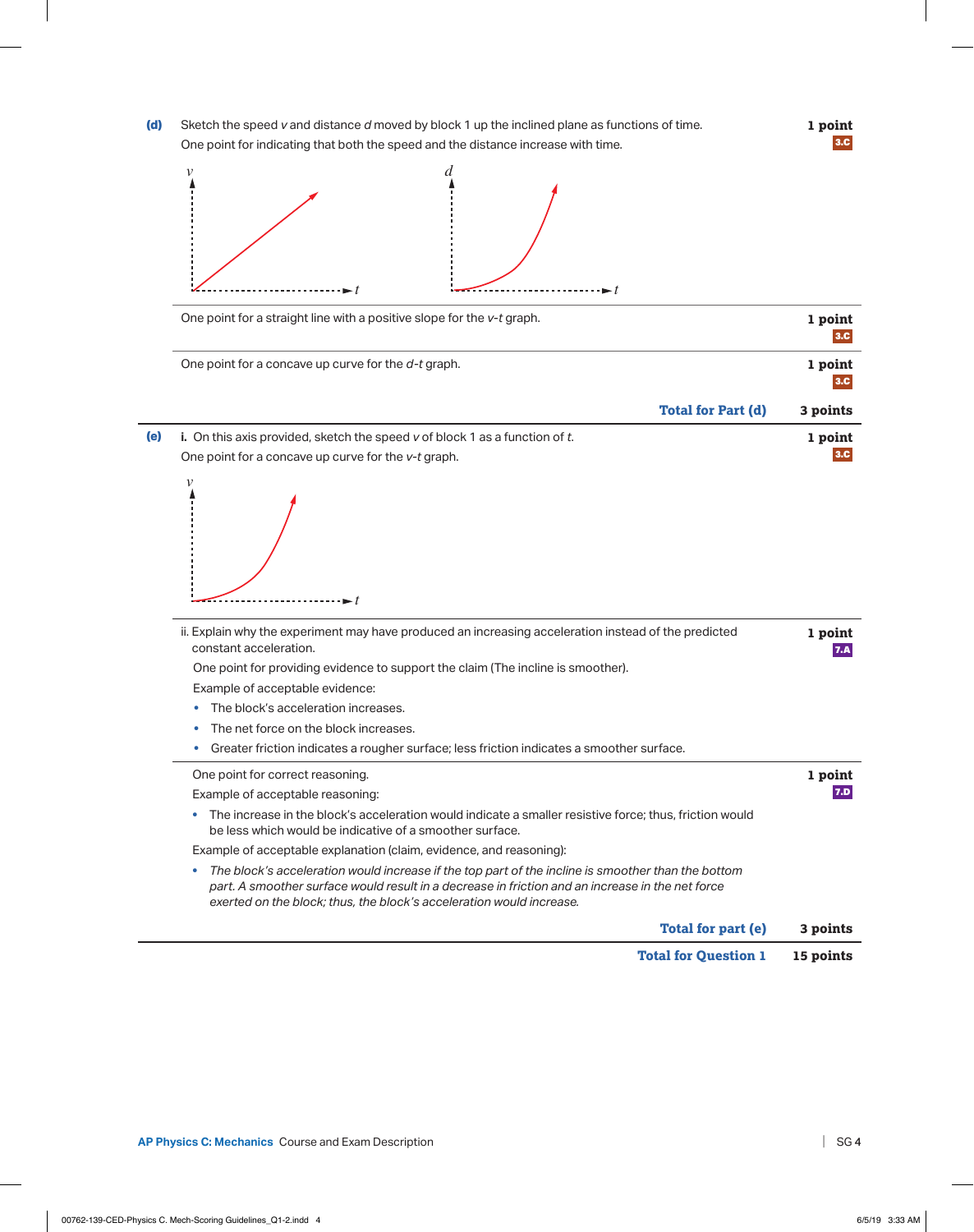## **Question 2**

- 2. A block of mass 2.0 kg is attached to a light string that is wrapped around a solid cylinder, as shown in the figure. The cylinder has a mass of  $M = 2.5$  kg and a radius of  $R = 0.40$  m. The cylinder can rotate with negligible friction about a light rod through its central axis. The block-cylinder system is initially held at rest.
	- (a) Using integral calculus, show that the rotational inertia of the cylinder about its central axis is  $\frac{1}{2}MR^2$ .
	- (b) The block is released from rest and the string unwinds, causing the cylinder to rotate on the rod.
		- i. Calculate the linear acceleration of the block.
		- ii. Calculate the net torque exerted on the cylinder.
		- iii.Calculate the tension in the string.

At time  $t_s$ , the block reaches its lowest point as the string has completely unwound. The string then begins to rewind on the cylinder, and the mass is raised back upward.

(c) On the axis below, sketch the angular momentum *L* of the cylinder as a function of time *t* from the moment the mass is released to shortly after  $t_s$ .



The solid cylinder is replaced by a hollow cylinder with the same mass and radius. Lightweight spokes attach the hollow cylinder to a light rod through its central axis. The hollow cylinder can rotate around its central axis with negligible friction. The string is wound around the hollow cylinder so that the block is at the same initial position as before. The block is again released from rest. The time it takes for the string to completely unwind from the hollow cylinder is  $t_H$ .

(d) Is the time  $t_H$  greater than, less than, or equal to the time  $t_S$ ?

\_\_\_\_\_\_\_\_\_\_ Greater than \_\_\_\_\_\_\_\_\_\_ Less than \_\_\_\_\_\_\_\_\_\_ Equal to

Justify your answer.

**AP Physics C: Mechanics Course and Exam Description** 

| SG<sub>5</sub>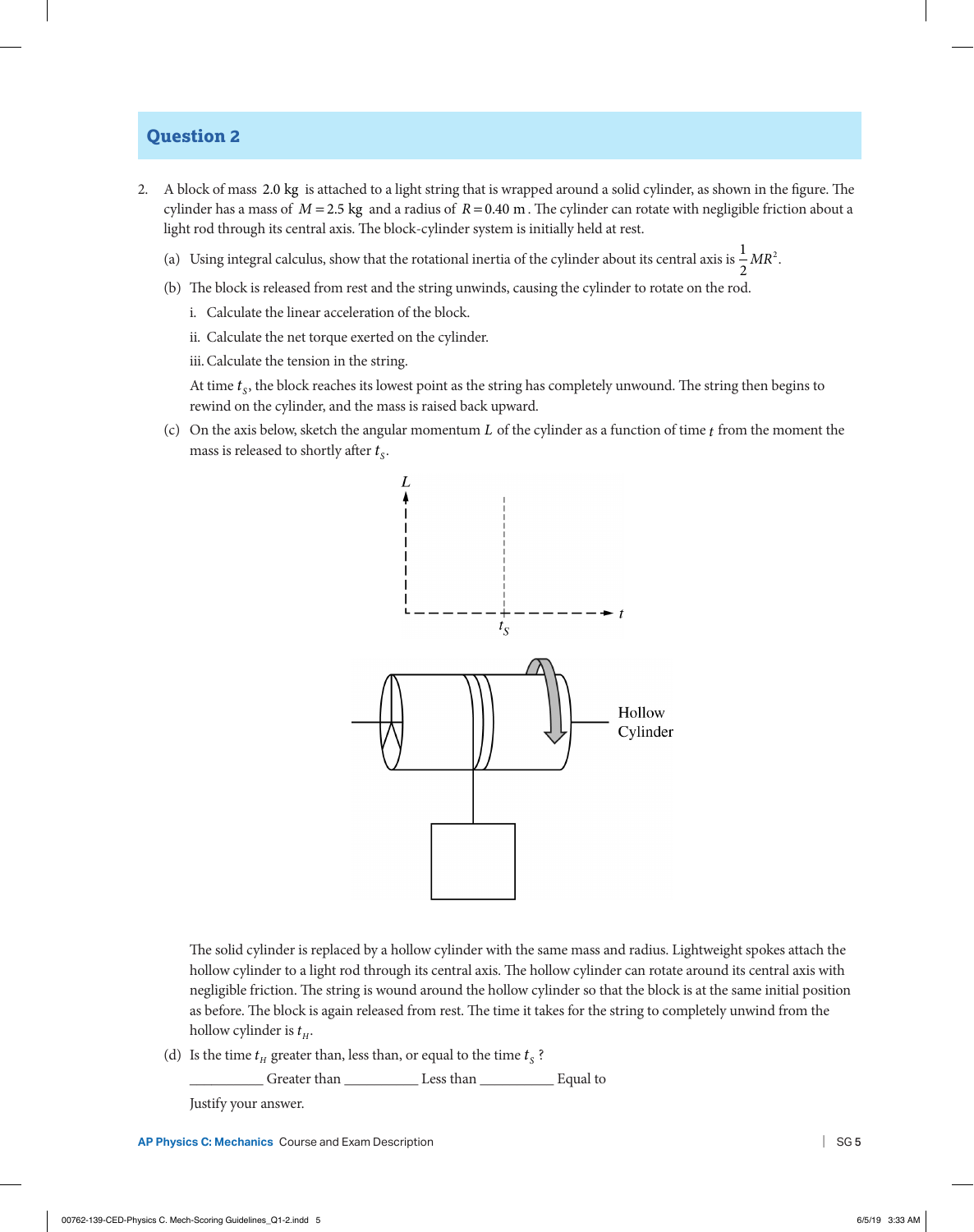**Learning Objectives:** INT-1.C.e INT-3.B INT-6.D.e INT-7.A.b CON-5.A.b

| Using integral calculus, show that the rotational inertia of the cylinder | 1 point |
|---------------------------------------------------------------------------|---------|
| about its central axis is $\frac{1}{2}MR^2$ .                             | 5.A     |
| One point for using the integral form of the rotational inertia equation. |         |
| $I = \int r^2 dm$                                                         |         |

**Scoring Guidelines for Question 2 15 points**

 $V = \pi r^2 L = \frac{m}{\rho}$ 

*dm* = 2ρπ*rLdr*

| One point for a correct substitution for dm into the above equation.                                                                                                                                               | 1 point    |
|--------------------------------------------------------------------------------------------------------------------------------------------------------------------------------------------------------------------|------------|
| $I = \int r^2 (2\rho \pi r L dr) = 2\rho \pi L \int r^3 dr$                                                                                                                                                        | 5.D        |
| One point for integrating with correct limits or constant of integration.                                                                                                                                          | 1 point    |
| $I = 2\rho \pi L \int_{r=0}^{r=R} r^3 dr = 2 \left( \frac{M}{\pi R^2 L} \right) \pi L \left[ \frac{1}{4} r^4 \right]_{r=0}^{r=R} = \left( \frac{2M}{R^2} \right) \left( \frac{R^4}{4} \right) = \frac{1}{2} M R^2$ | <b>5.E</b> |

|     | <b>Total for Part (a)</b>                                                                                                                                                                      | 3 points       |
|-----|------------------------------------------------------------------------------------------------------------------------------------------------------------------------------------------------|----------------|
| (b) | i. Calculate the linear acceleration of the block.<br>One point for a correctly substituting into the linear form of Newton's second law on the block.<br>$\sum F = Mg - T = Ma$               | 1 point<br>5.A |
|     | One point for a correctly substituting into the rotational form of Newton's second law on the cylinder.<br>$\sum \tau = Fr_{\perp} = TR = I\alpha = (\frac{1}{2}MR^2)\left(\frac{a}{R}\right)$ | 1 point<br>5.A |
|     | $T=\frac{1}{2}Ma$                                                                                                                                                                              |                |
|     | One point for a correct expression of Newton's second law on the block-cylinder system.<br>$Mg - (\frac{1}{2}Ma) = Ma$                                                                         | 1 point<br>6.C |

$$
Mg=\frac{3}{2}Ma
$$

 $a = \frac{2}{3}g = \frac{2}{3}(9.8 \frac{m}{s^2}) = 6.5 \frac{m}{s^2}$ 

**ii.** Calculate the net torque exerted on the cylinder. **1** point **1** point One point for correctly substituting the answer from part (b) into the rotational form of Newton's second 5.D law on the cylinder.  $\sum \tau = (\frac{1}{2}MR^2)(\frac{a}{R}) = (\frac{1}{2}MR)(\frac{2}{3}g) = \frac{1}{3}MgR$ 

| One point for substitution into the above equation.                                                                     | 1 point    |
|-------------------------------------------------------------------------------------------------------------------------|------------|
| $\tau = (\frac{1}{3})(2.5 \text{ kg})(9.8 \frac{\text{m}}{\text{s}^2})(0.40 \text{ m}) = 3.27 \text{ N} \cdot \text{m}$ | <b>6.C</b> |
| iii. Calculate the tension in the string.                                                                               | 1 point    |
| One point for substitution consistent with answer from (b)(i) into an equation to solve for tension.                    | 6.C        |
| $T = \frac{1}{2} Ma = (\frac{1}{2})(2.5 \text{ kg})(6.5 \frac{\text{m}}{\text{s}^2}) = 8.12 \text{ N}$                  |            |

**Total for Part (b) 6 points**

AP Physics C: Mechanics Course and Exam Description